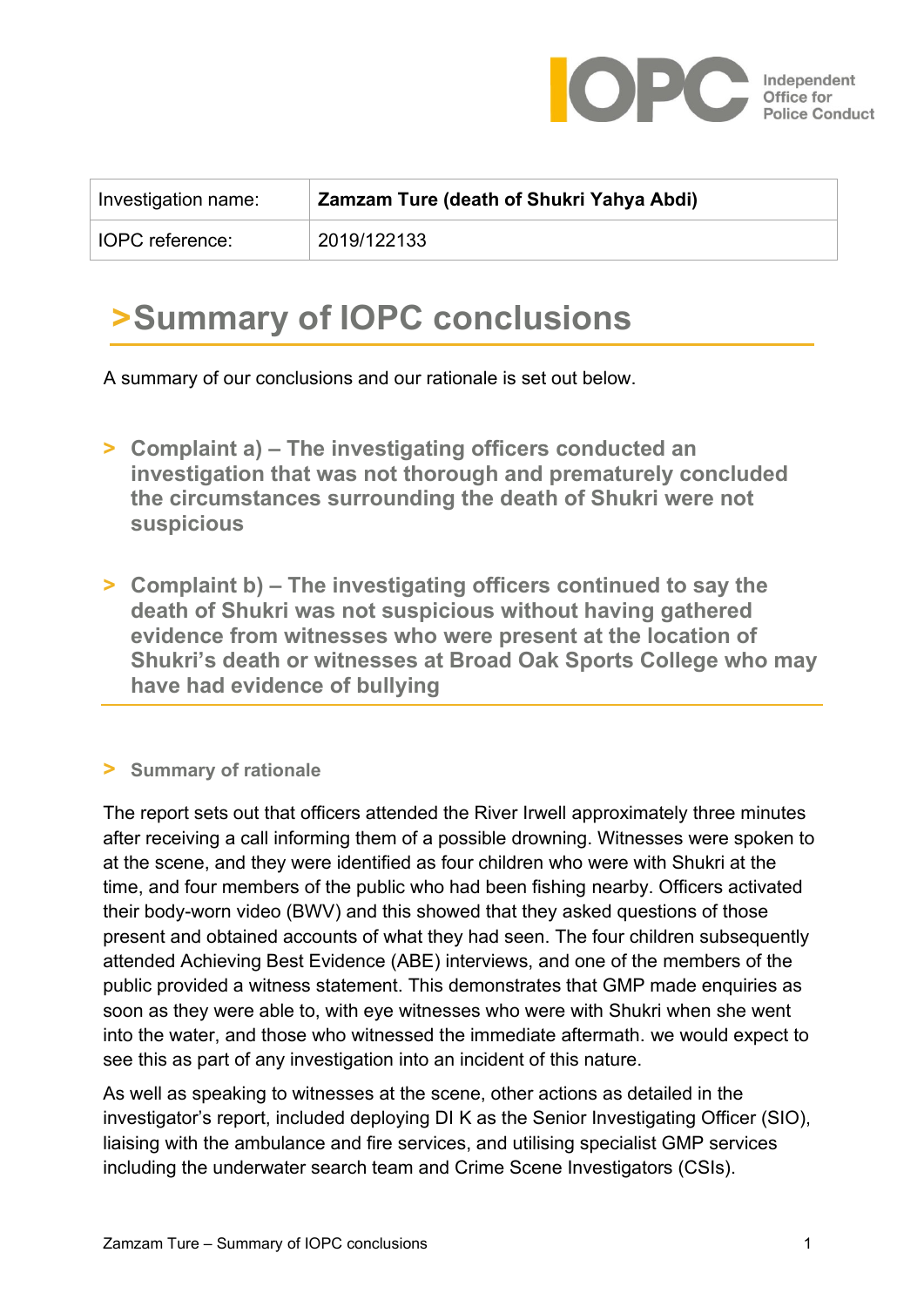Once Shukri's body had been found and photographed, DI K returned to the police station in order to set a number of actions, which are detailed at paragraph 67 of the investigator's report.

DI K also concluded in a report that, based on the evidence at that time, there was no evidence of anything suspicious. This was in accordance with national policies in relation to investigating the death of children, which sets out that the investigating officer should make an early assessment as to whether there are any suspicious factors. However, unbeknown to DI K, at this time, the officer who attended Zamzam's address in relation to the missing from home report, had obtained information from Shukri's family that she may have been pushed into the water. This was because it was their belief that Shukri would never have gone near the water herself as she could not swim. This is information that DI K clearly could not have factored into his early assessment as he was not aware of it at the time he made his assessment.

Even without knowing the details of the family's concerns, DI K continued with enquiries into the circumstances surrounding Shukri's death, including tasking an officer to attend Shukri's school. In the meantime, Shukri's family released a statement to the press saying that they believed Shukri had been pushed into the water by bullies. DI K appears to have acted upon this information quickly and asked the officer at the school to make enquiries about any bullying allegations, which he did. DI K also raised the matter of bullying during a multi-agency meeting as, in accordance with national policies, DI K was under an obligation to undertake a multi-agency approach to his investigation. This demonstrates that DI K was still gathering information and remained open-minded as to whether there could have been any suspicious circumstances.

Following the Home-Office post-mortem on 1 July 2019, DI K appropriately reviewed his conclusions and his opinion remained the same – that there were no suspicious circumstances. There was nothing found in the post-mortem to suggest that Shukri's death involved another person. He did, however, recognise that it was important to continue to investigate anything else that arose. This is in accordance with GMP's policy on investigating child deaths, which refers to officers keeping an open mind (see paragraph 17 of the investigator's report). This is good practice for all SIOs as, if any evidence were to come to light at a later date, the SIO would be expected to review it accordingly and consider whether it changes their opinion.

It was clear that, despite his initial conclusions of there being nothing suspicious, DI K continued to investigate the circumstances of Shukri's death. During a meeting with Zamzam and Abdirahman on 16 July 2019, he agreed to speak with Child 1, Child 2 and Mr A, after they had raised concerns about what the CCTV footage showed prior to Shukri going to the river. This shows that DI K was still considering pursuing lines of enquiry two and a half weeks after the incident, and that he had not stopped investigating the matter after four days.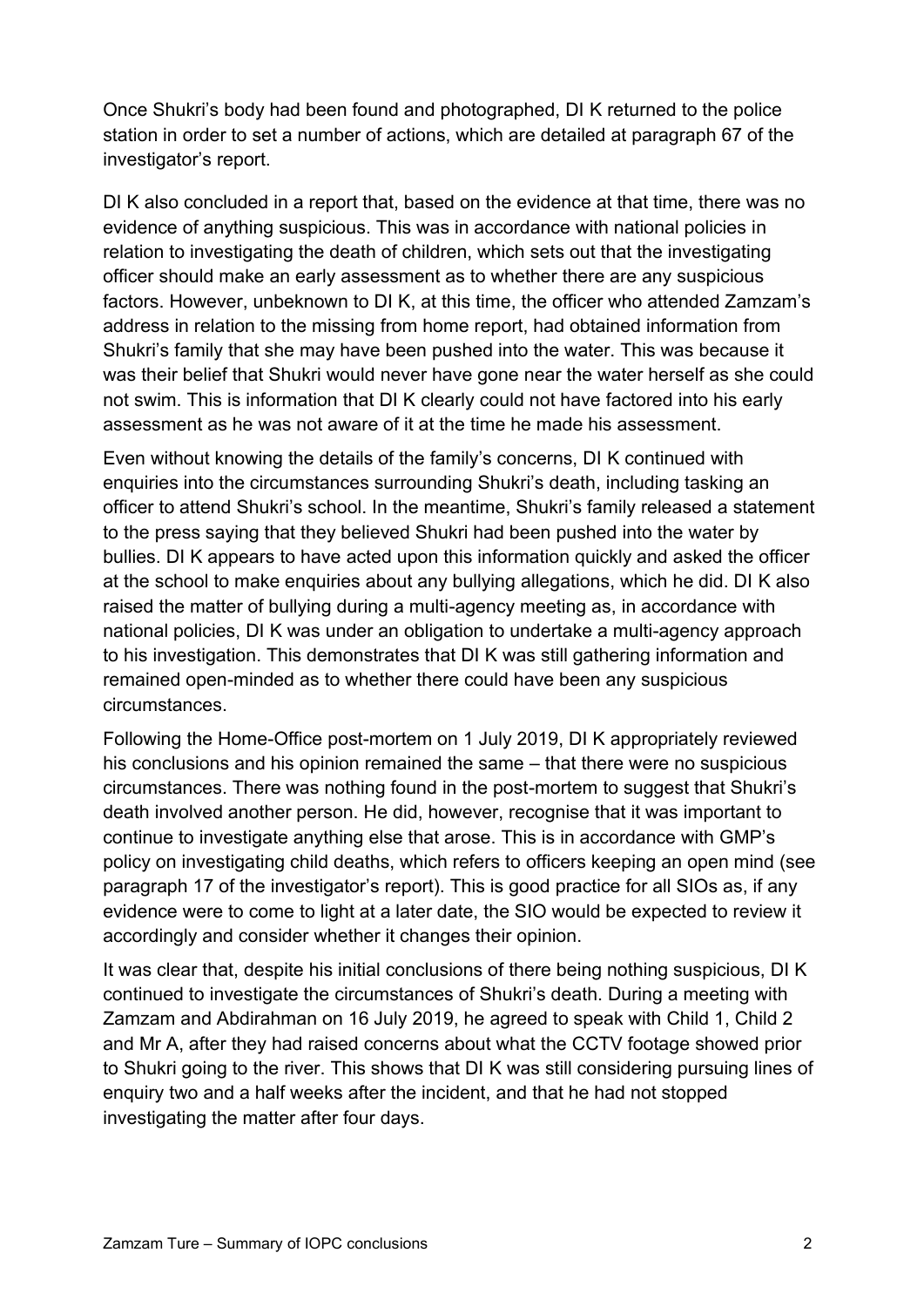We were satisfied that, by the SIO agreeing to pursue such further lines of enquiry, he was demonstrating his commitment to the family's needs as well as conducting a thorough investigation.

Given the information available, it appears that DI K continually assessed the evidence being gathered in order to determine whether there were any suspicious circumstances surrounding Shukri's death. He followed a number of lines of enquiry appropriately, including speaking with the four children present when Shukri died, and obtaining information from the school in relation to allegations that Shukri was being bullied. Paragraph 20 of the investigator's report sets out the common principles that those investigating child death should consider. We were satisfied that there was evidence that DI K demonstrated that he adhered to these principles in the actions that he undertook during the investigation.

DI K followed guidance that states that officers should take a view on whether a death is suspicious early on in an enquiry, however, he clearly kept this under review and followed lines of enquiry. The fact that his view did not change, does not suggest that the investigation was not thoroughly carried out. Therefore, on the basis of the evidence collated during the investigation, and in light of the points set out above, it was our opinion that the complaint that GMP did not thoroughly investigate the circumstances of the incident and prematurely concluded Shukri's death was not suspicious was **not upheld**.

We also saw evidence that relevant witnesses were spoken to both in the immediate aftermath of these tragic events, and at appropriate points in the investigation. Evidence was also gathered from Shukri's school and enquiries were made regarding the allegations of bullying.

Therefore on the basis of the evidence it was our opinion that the complaint that the investigating officers continued to say the death of Shukri was not suspicious without having gathered evidence from witnesses who were present at the location of Shukri's death or witnesses at Broad Oak Sports College who may have had evidence of bullying was **not upheld.**

**> Complaint c – The investigating officers misled Zamzam and her family when they said they had spoken with Broad Oak Sports College about Shukri but had not**

**> Summary of rationale**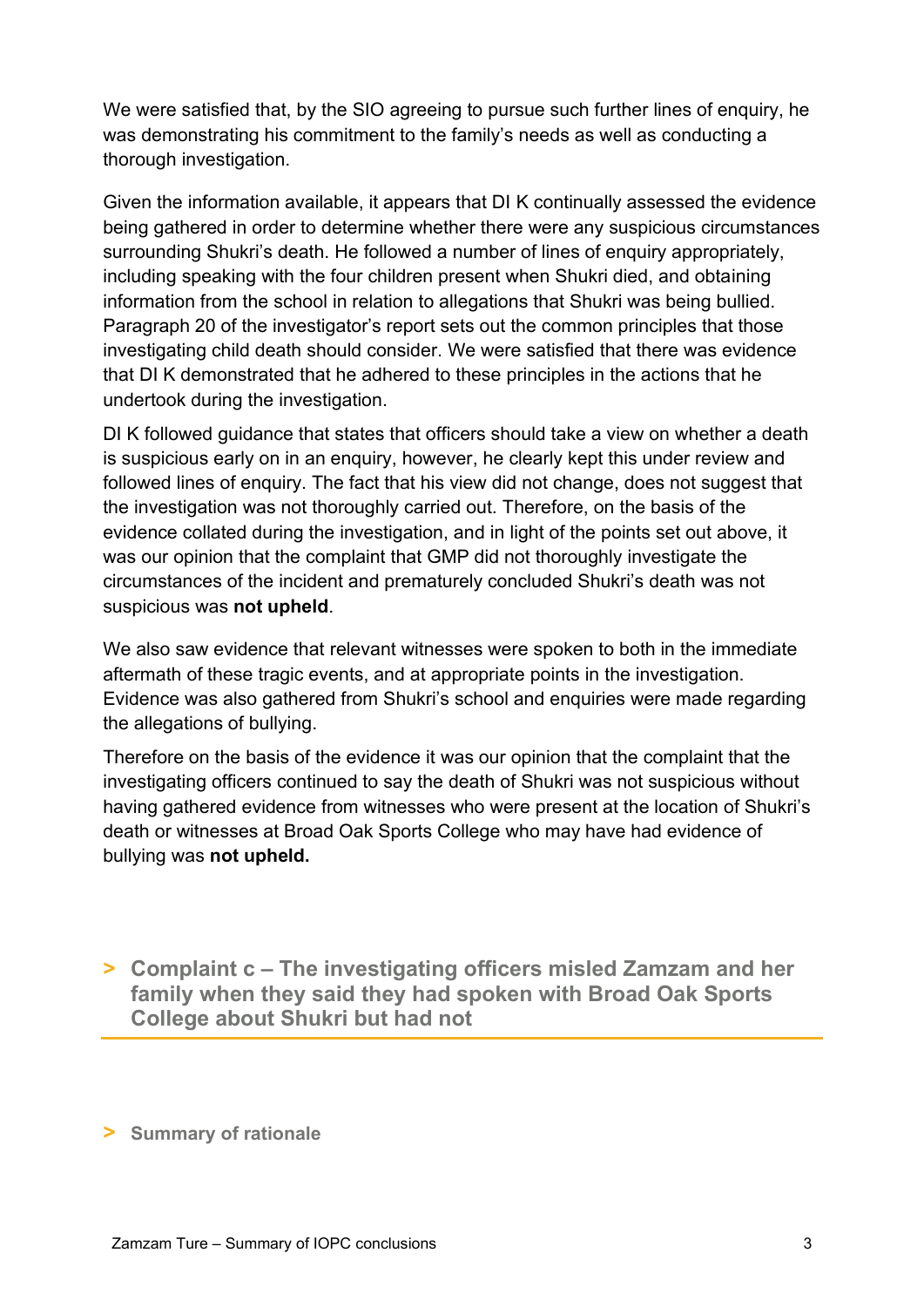As detailed in our rationale above, DI K tasked an officer to attend Shukri's school the day after she died. We were satisfied this was an appropriate action to set and was clearly done with the mindset that important evidence could be gathered in order to determine whether there was any third party involvement.

The investigator's report details the actions taken by PC G, who attended the school, which included speaking with Child 1 and Child 2, attending a school assembly, and speaking with staff there. While there, PC G was provided with information about bullying, and he duly acted upon this by speaking with staff at the school in order to establish what records the school had of Shukri being bullied. This showed one instance of bullying that occurred on 17 June 2019, and DI K was updated with this information. Minutes from the multi-agency meeting that DI K attended, in which the assistant head teacher of the school was present, confirmed this incident was the only one recorded.

It is unclear when Zamzam and Abdirahman believe they were informed by DI K that GMP had spoken with Shukri's school, and there was insufficient evidence to show that DI K informed the family of this. In any case, the evidence available shows that GMP did in fact speak with pupils and staff at the school, and that they did this promptly, i.e. the day after Shukri's death.

Therefore, on the basis of the evidence collated during the investigation, it was our opinion that the complaint that GMP informed the family they spoke with the school when they had not was **not upheld**.

**> Complaint d – GMP prematurely published statements giving the impression that this tragedy occurred as a result of warm weather and not due to the actions of those present with Shukri at the time of her death.**

## **> Summary of rationale**

As already detailed, DI K formed an early opinion that Shukri's death was not suspicious, and we were satisfied that DI K considered all the evidence available to him at the time in order to make this determination. One of the early actions he set was to engage with the media. As a result, a press release was drafted and sent to DI K on the morning after the incident, the content of which is detailed in the investigator's report at paragraph 149. This was approved by DI K. We considered the content of the press release below.

The press release made reference to there being "*no suspicious circumstances at this time".* This seems to be an accurate statement to make, given that at that time there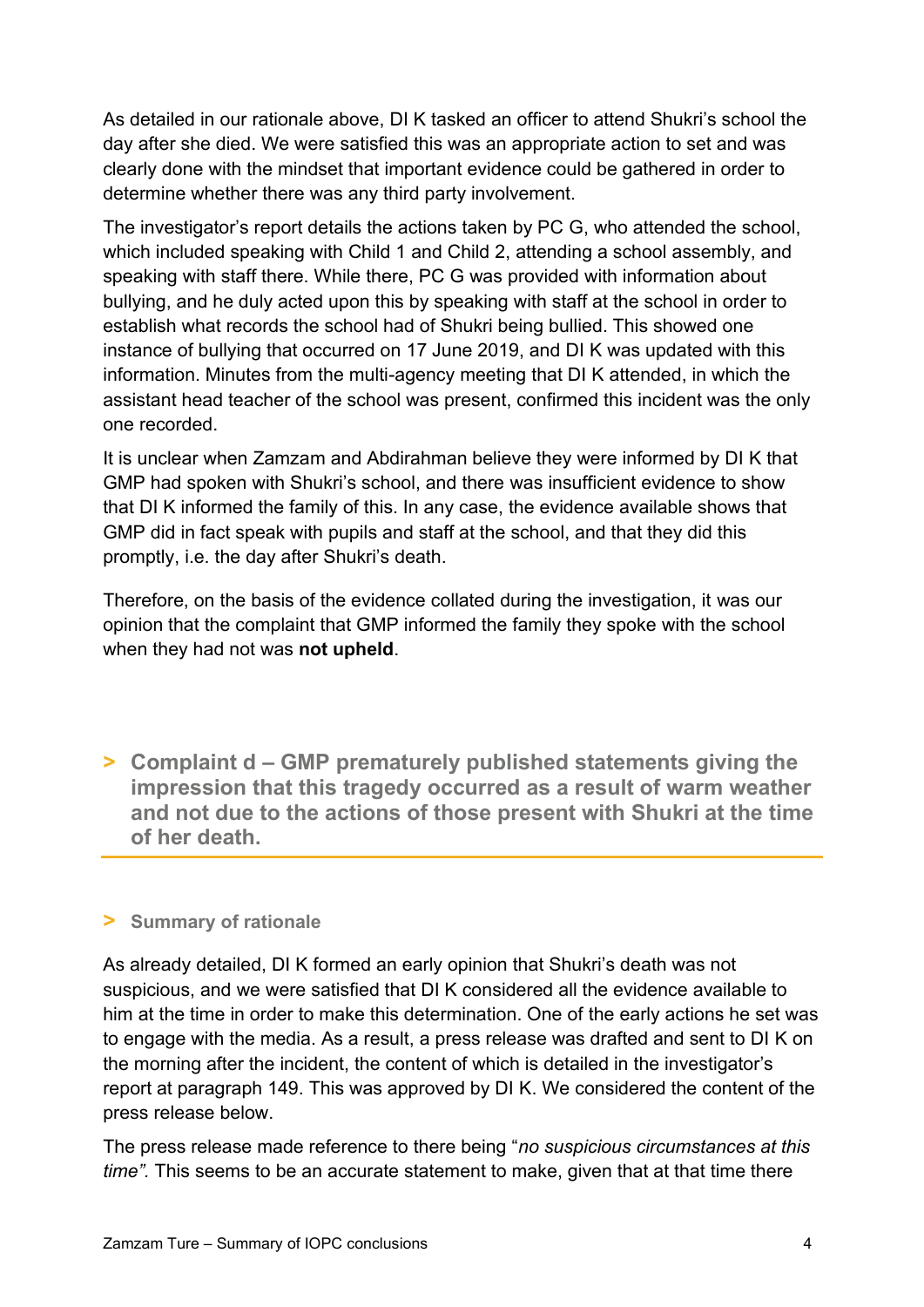had been no evidence to indicate otherwise. The press release made it clear that this was the view "*at this time*", which clearly left the matter open should any further evidence come to light later that would change DI K's assessment.

The press release also made reference to the weather being warm and reminded everyone of the dangers of going into the water to cool off, or playing near rivers, lakes and reservoirs. While the press release did not explicitly link Shukri's death to the warm weather or playing near water, it is understandable that Zamzam and Abdirahman may have thought that it was implied. However, when taken in context, it is clear that it had been a warm day on the day of Shukri's death, and also that other agencies (i.e. the school and Greater Manchester Fire and Rescue Service) recognised the need to warn people of the danger of going near open water.

HM Government's guidance on Working Together to Safeguard Children, the Greater Manchester procedure for the management of sudden unexpected deaths in Childhood, HM Governments statutory and operational guidance for child death reviews and the Royal College of Pathologists and Child Health guidance on sudden unexpected death in childhood all place a positive obligation on authorities to promote the safety and welfare of other potentially vulnerable children.

In relation to linking Shukri's death to two men dying in the sea, GMP's press release did not contain this information. It appears that the BBC and Sky News made their own decisions to include this information. GMP cannot regulate what information the media include within their news stories and, as such, there was nothing to suggest that GMP made these links themselves.

Given this, there was insufficient evidence to indicate that the press release contained inaccurate information, either in relation to there being no suspicious circumstances at that time or that Shukri's death was as a result of warm weather.

Therefore, on the basis of the evidence collated during the investigation, it was our opinion that the complaint that GMP prematurely published statements giving the impression that this tragedy occurred as a result of warm weather and not due to the actions of those present with Shukri at the time of her death was **not upheld**.

**> Complaint e – The investigating officers treated Zamzam Arab Ture and her family less favourably because of their ethnic background**

## **> Summary of rationale**

In her statement of complaint, Zamzam made it clear that she believed her complaints and concerns were not taken seriously or given sufficient weight due to her ethnic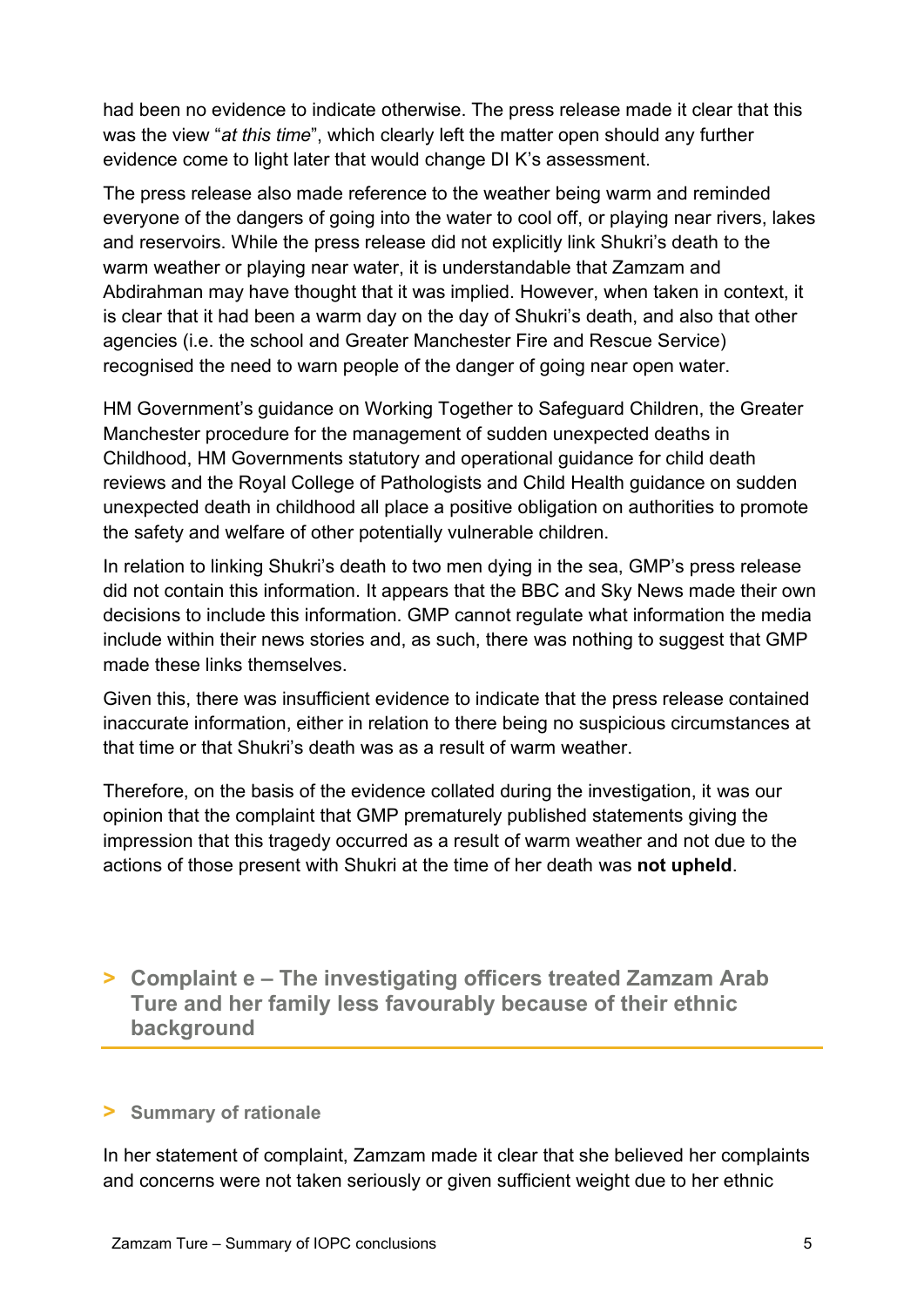background and English being her second language. Abdirahman stated that he believed DI K spoke in a loud voice during a meeting on 16 July 2019, and that this was either due to DI K being unhappy at having to investigate the matter or his belief that by shouting at people whose first language isn't English and from BAME backgrounds they were more likely to understand what he was saying. Abdirahman stated that, if this was the case, he perceived this to be a form of racism or of having a mindset or methodology of speaking to BAME community members in that way, and he believed it to be highly inappropriate.

It is clear that Zamzam and Abdirahman have been affected by GMP's interactions with them, and their confidence in GMP has been diminished due to their perception of the way in which they have been treated.

The investigator's report sets out the actions that were taken by GMP in response to Zamzam's report of Shukri being missing from home, including utilising translation services and deploying a Muslim Family Liaison Officer (FLO). DI K has provided some explanation within his statement to the IOPC, which indicates that he does not believe he treated Zamzam and Abdirahman less favourably due to their ethnic background. He stated that, in fact, GMP had undertaken actions over and above the usual ones in order to reassure the family. For instance, the officer who attended the initial report of Shukri being missing from home recognised that English wasn't Zamzam's first language and utilised language line in order to assist. We did not believe this was an action over and above the norm, as we would expect this to occur during any attendance where there are language barriers in order to obtain the necessary information. Having said that, we were satisfied that this was an appropriate course of action in order to overcome the language barrier and assist the family in making sure the police understood their concerns.

DI K said he also deployed a Muslim Family Liaison Officer (FLO) after the family had requested an officer who was more representative of their culture. Again, we would expect officers to consider cultural background when deploying an FLO during an investigation.

In addition, the investigator's report refers to meetings with Zamzam and members of the Somalian Community and Independent Advisory Group (IAG) in order to provide reassurance, as well as GMP working with local mosques and councillors in the area. We believed this showed that GMP were taking the matters seriously and maintained consideration of how the matter may be affecting the wider community.

In relation to the meeting between DI K and Abdirahman on 16 July 2019, DI K said that there was a "*heated debate in relation to what the direction of the investigation should be*." However, he denied shouting or being disrespectful towards Abdirahman or Mr Malik. It is difficult to establish the full nature of the conversation as there is no independent evidence, such as a recording of the meeting, to show it, therefore, we were reliant upon the witness statements from both DI K and Abdirahman. There is no doubt that Abdirahman believed DI K raised his voice at him and he gives two possible causes for the reasons why – either it was because of Abdirahman's ethnic